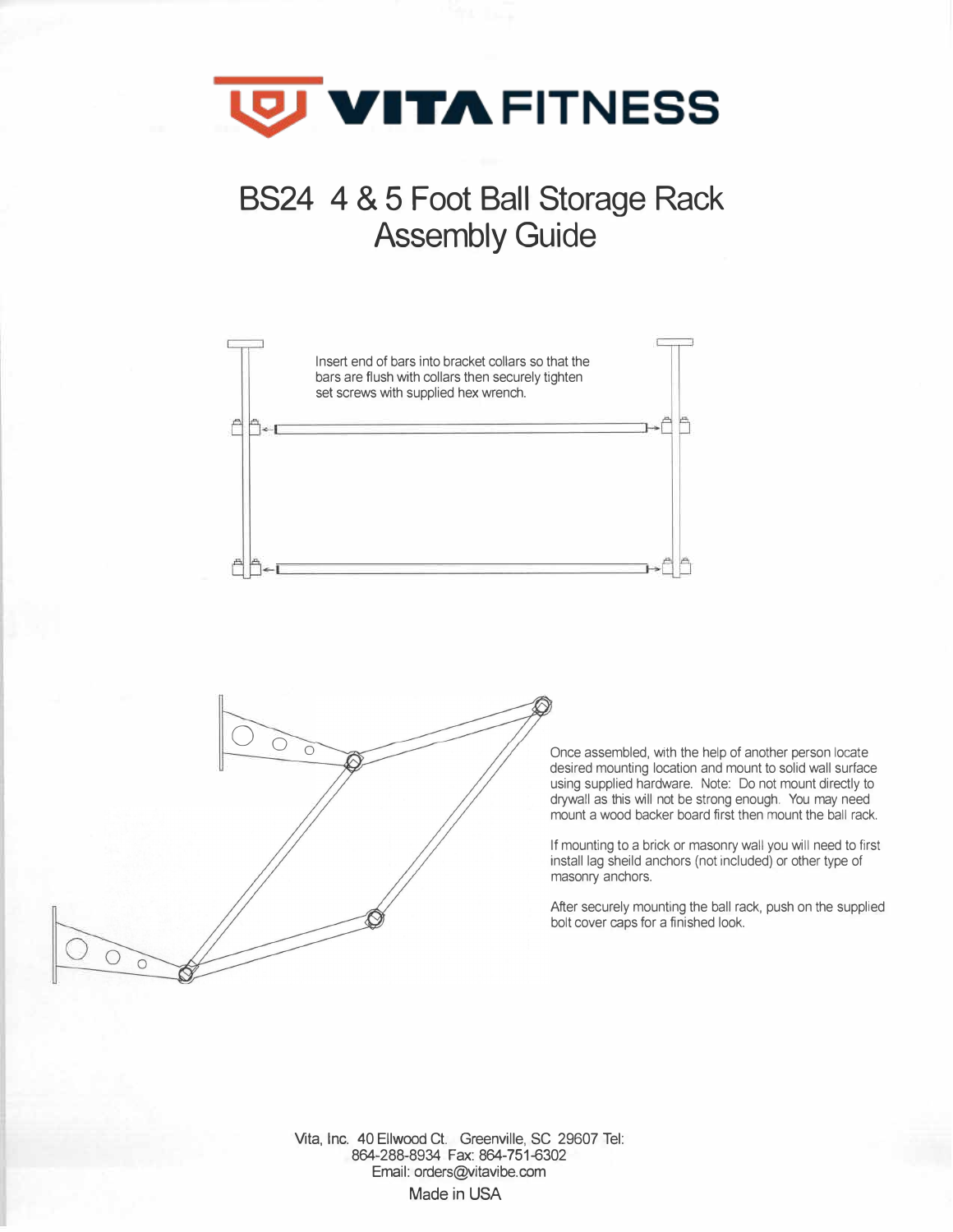

**BS24 8 & 10 Foot Ball Storage Rack Assembly Guide** 

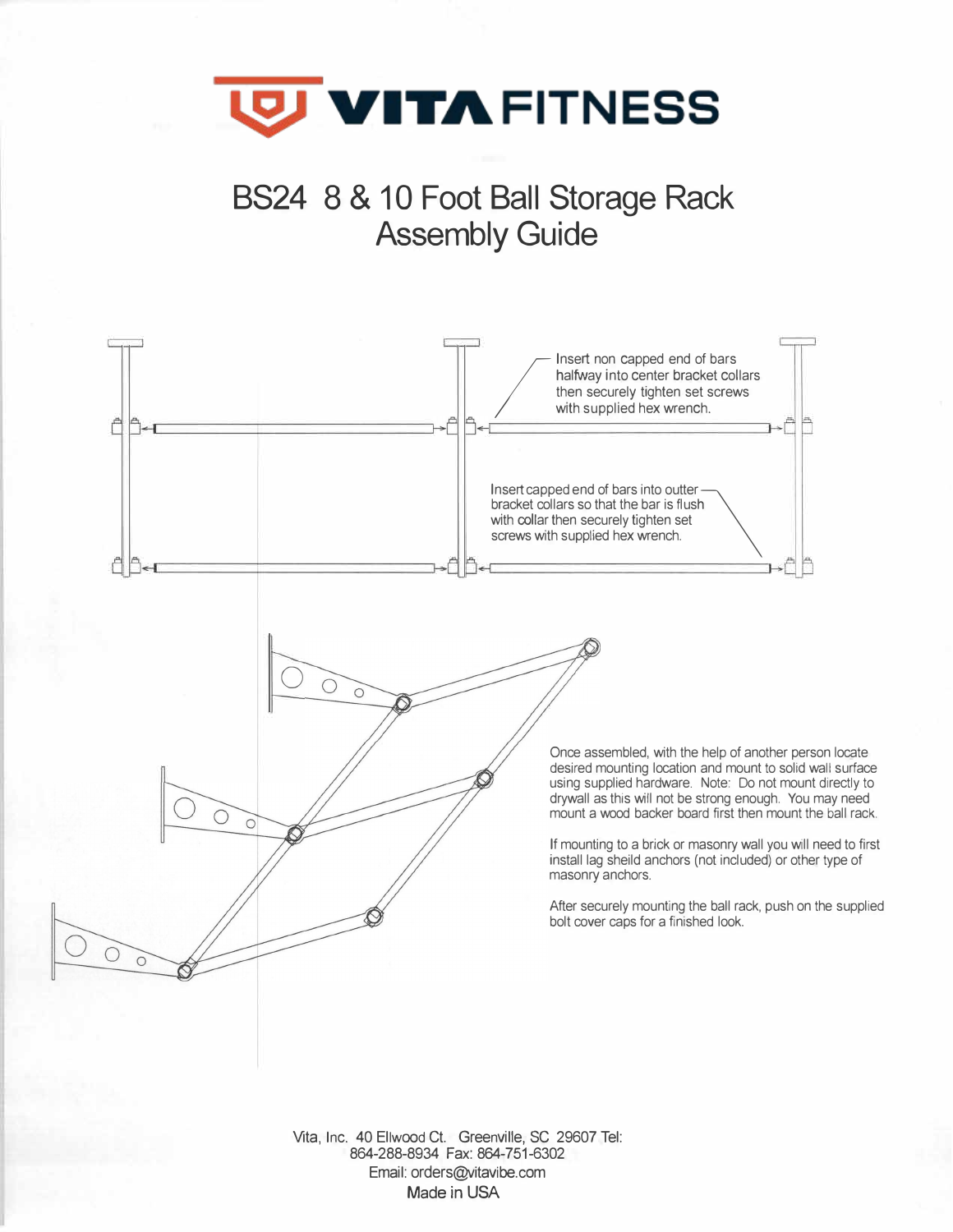

## **B812 4 & 5 Foot Ball Storage Rack Assembly Guide**





Once assembled, with the help of another person locate desired mounting location and mount to solid wall surface using supplied hardware. Note: Do not mount directly to drywall as this will not be strong enough. You may need mount a wood backer board first then mount the ball rack.

If mounting to a brick or masonry wall you will need to first install lag sheild anchors (not included) or other type of masonry anchors.

After securely mounting the ball rack, push on the supplied bolt cover caps for a finished look.